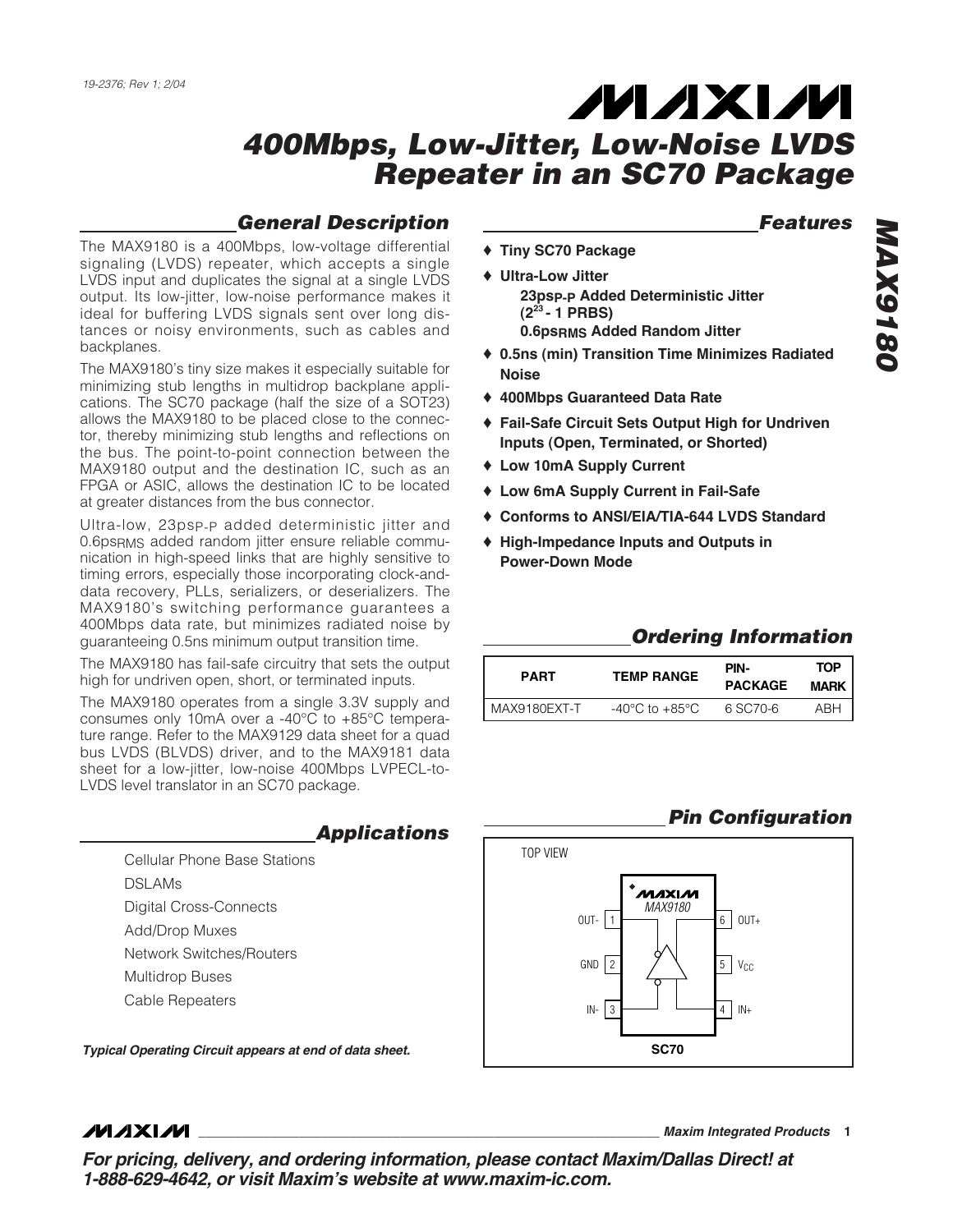#### **ABSOLUTE MAXIMUM RATINGS**

| Short-Circuit Duration (OUT+, OUT-)Continuous       |  |
|-----------------------------------------------------|--|
| Continuous Power Dissipation $(T_A = +70^{\circ}C)$ |  |
| 6-Pin SC70 (derate 3.1mW/°C above +70°C)245mW       |  |

| Operating Temperature Range 40°C to +85°C |  |
|-------------------------------------------|--|
| <b>ESD Protection</b>                     |  |
|                                           |  |
| Lead Temperature (soldering, 10s)+300°C   |  |

*Stresses beyond those listed under "Absolute Maximum Ratings" may cause permanent damage to the device. These are stress ratings only, and functional operation of the device at these or any other conditions beyond those indicated in the operational sections of the specifications is not implied. Exposure to absolute maximum rating conditions for extended periods may affect device reliability.*

## **DC ELECTRICAL CHARACTERISTICS**

(V<sub>CC</sub> = 3.0V to 3.6V, R<sub>L</sub> = 100Ω ±1%, |V<sub>ID</sub>| = 0.05V to 1.2V, V<sub>CM</sub> = |V<sub>ID</sub> / 2| to 2.4V - |V<sub>ID</sub> / 2|, T<sub>A</sub> = -40°C to +85°C, unless otherwise noted. Typical values are at  $V_{CC} = 3.3V$ ,  $T_A = +25^{\circ}C$ .) (Notes 1, 2)

| <b>PARAMETER</b>                                                    | <b>SYMBOL</b>                                             | <b>CONDITIONS</b>                                 |                                    | <b>MIN</b> | <b>TYP</b>     | <b>MAX</b>                                                                                                            | <b>UNITS</b> |
|---------------------------------------------------------------------|-----------------------------------------------------------|---------------------------------------------------|------------------------------------|------------|----------------|-----------------------------------------------------------------------------------------------------------------------|--------------|
| <b>LVDS INPUT</b>                                                   |                                                           |                                                   |                                    |            |                |                                                                                                                       |              |
| Differential Input High Threshold                                   | <b>V<sub>TH</sub></b>                                     |                                                   |                                    |            | $\overline{7}$ | 50                                                                                                                    | mV           |
| Differential Input Low Threshold                                    | <b>V<sub>TL</sub></b>                                     |                                                   |                                    | $-50$      | $-7$           |                                                                                                                       | mV           |
| Input Current                                                       |                                                           | $0.05V \leq  V_{ID}  \leq 0.6V$                   |                                    | $-15$      | $-2.5$         | $+15$                                                                                                                 | μA           |
|                                                                     | $I_{IN+}$ , $I_{IN-}$                                     | $0.6V <  V_{ID}  \le 1.2V$                        |                                    | $-20$      | $-3.5$         | $+20$<br>$+15$<br>$+20$<br>450<br>25<br>1.375<br>25<br>1.6<br>$+450$<br>$+10$<br>$+10$<br>400<br>$-15$<br>$-15$<br>15 |              |
| Power-Off Input Current                                             | $\mathsf{I}_{\mathsf{IN+}}$ , $\mathsf{I}_{\mathsf{IN-}}$ | $0.05V \le  V_{ID}  \le 0.6V, V_{CC} = 0V$        |                                    | $-15$      | $+1.3$         |                                                                                                                       | μA           |
|                                                                     |                                                           | $0.6V <  V_{ID}  \le 1.2V$ , $V_{CC} = 0V$        |                                    | $-20$      | $+2.6$         |                                                                                                                       |              |
| Input Resistor 1                                                    | R <sub>IN1</sub>                                          |                                                   | $V_{CC} = 3.6V$ or 0V, Figure 1    | 67         | 232            |                                                                                                                       | $k\Omega$    |
| Input Resistor 2                                                    | R <sub>IN2</sub>                                          |                                                   | $V_{CC}$ = 3.6V or 0V, Figure 1    | 267        | 1174           |                                                                                                                       | $k\Omega$    |
| <b>LVDS OUTPUT</b>                                                  |                                                           |                                                   |                                    |            |                |                                                                                                                       |              |
| Differential Output Voltage                                         | VOD                                                       | Figure 2                                          |                                    | 250        | 360            |                                                                                                                       | mV           |
| Change in Von Between<br><b>Complementary Output States</b>         | $\Delta V$ OD                                             | Figure 2                                          |                                    |            | 0.008          |                                                                                                                       | mV           |
| Offset (Common-Mode) Voltage                                        | Vos                                                       | Figure 2                                          |                                    | 1.125      | 1.25           |                                                                                                                       | $\vee$       |
| Change in V <sub>OS</sub> for<br><b>Complementary Output States</b> | $\Delta V$ OS                                             | Figure 2                                          |                                    |            | 0.005          |                                                                                                                       | mV           |
| Output High Voltage                                                 | VOH                                                       |                                                   |                                    |            | 1.44           |                                                                                                                       | $\vee$       |
| Output Low Voltage                                                  | VOL                                                       |                                                   |                                    | 0.9        | 1.08           |                                                                                                                       | $\vee$       |
| Fail-Safe Differential Output<br>Voltage                            | $VOD+$                                                    | IN+, IN- shorted, open, or parallel<br>terminated |                                    | $+250$     | $+360$         |                                                                                                                       | mV           |
| Power-Off Output Leakage                                            |                                                           |                                                   | $OUT + = 3.6V$ , other output open | $-10$      | $+0.02$        |                                                                                                                       |              |
| Current                                                             | <b>IOOFF</b>                                              | $V_{\rm CC} = 0V$                                 | OUT- = 3.6V, other output open     | $-10$      | $+0.02$        |                                                                                                                       | μA           |
| Differential Output Resistance                                      | <b>RODIFF</b>                                             | $V_{\text{CC}} = 3.6V$ or 0V                      |                                    | 100        | 260            |                                                                                                                       | $\Omega$     |
| Output Short Current                                                |                                                           | $V_{ID} = 50$ mV, OUT+ = GND                      |                                    |            | $-5$           |                                                                                                                       | mA           |
|                                                                     | <b>ISC</b>                                                |                                                   | $V_{ID} = -50mV$ , OUT- = GND      |            | $-5$           |                                                                                                                       |              |
| <b>POWER SUPPLY</b>                                                 |                                                           |                                                   |                                    |            |                |                                                                                                                       |              |
| <b>Supply Current</b>                                               | Icc                                                       | Output loaded                                     |                                    |            | 10             |                                                                                                                       | mA           |
| Supply Current in Fail-Safe                                         | <b>ICCF</b>                                               | Output loaded, input undriven                     |                                    |            | 6              | 8                                                                                                                     | mA           |



**MAX9180** *MAX9180*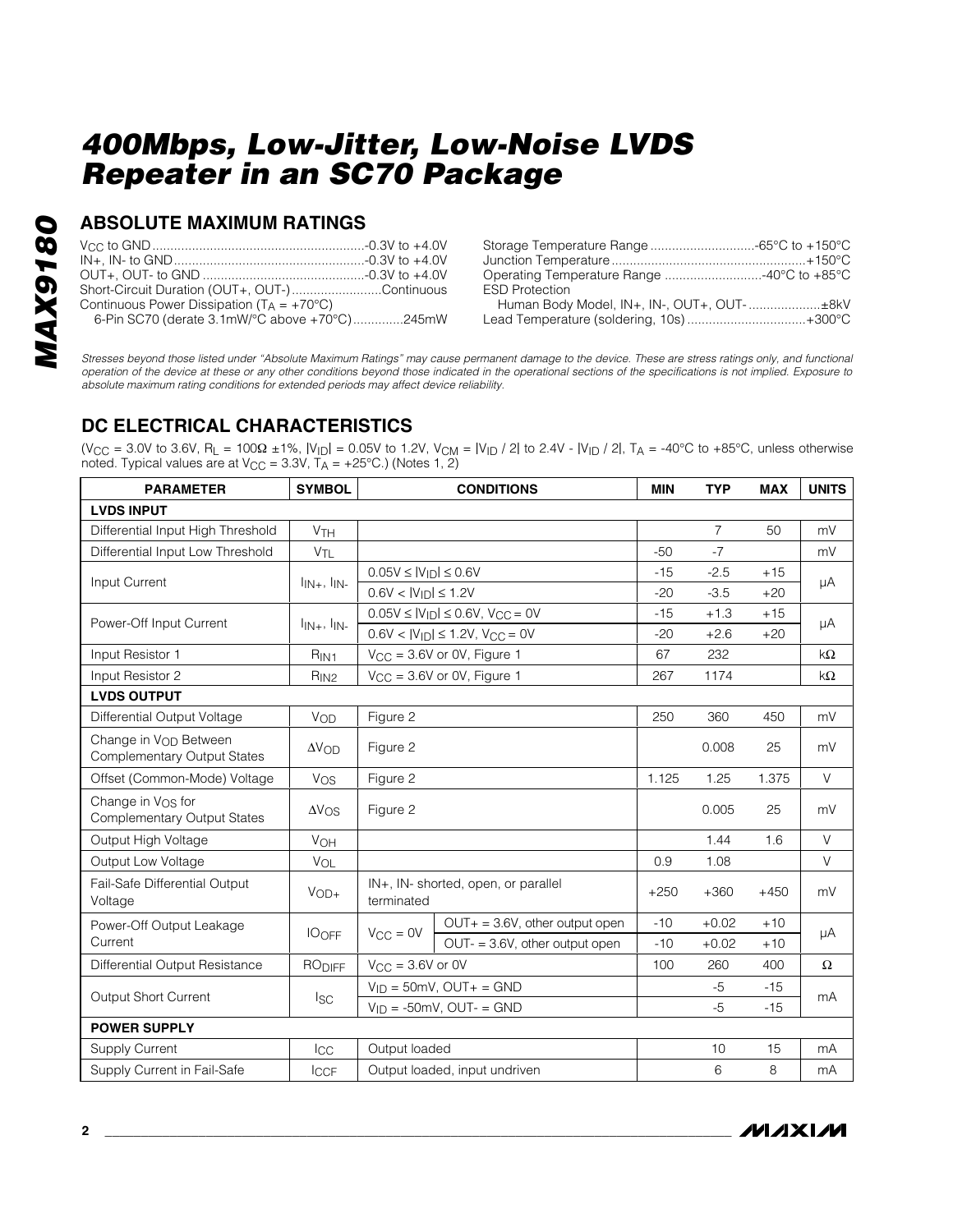#### **AC ELECTRICAL CHARACTERISTICS**

(V<sub>CC</sub> = 3.0V to 3.6V, R<sub>L</sub> = 100Ω ±1%, C<sub>L</sub> = 10pF, |V<sub>ID</sub>| = 0.15V to 1.2V, V<sub>CM</sub> = |V<sub>ID</sub> / 2| to 2.4V - |V<sub>ID</sub> / 2|, T<sub>A</sub> = -40°C to +85°C, unless otherwise noted. Typical values are at V<sub>CC</sub> = 3.3V, T<sub>A</sub> = +25°C.) (Notes 3, 4, 5) (Figures 3, 4)

| <b>PARAMETER</b>                              | <b>SYMBOL</b>      | <b>CONDITIONS</b>                                              | <b>MIN</b> | <b>TYP</b> | <b>MAX</b> | <b>UNITS</b> |
|-----------------------------------------------|--------------------|----------------------------------------------------------------|------------|------------|------------|--------------|
| Differential Propagation Delay High to<br>Low | <b>t</b> PHLD      |                                                                | 1.3        | 2.0        | 2.8        | ns           |
| Differential Propagation Delay Low to<br>High | t <sub>PLHD</sub>  |                                                                | 1.3        | 2.0        | 2.8        | ns           |
| Added Deterministic Jitter                    | tpj                | 400Mbps 2 <sup>23</sup> - 1 PRBS data pattern<br>(Notes 6, 11) |            | 23         | 100        | psp-p        |
| Added Random Jitter                           | tru                | $f_{IN} = 200 MHz$ (Notes 7, 11)                               |            | 0.6        | 2.9        | <b>PSRMS</b> |
| Differential Part-to-Part Skew                | t <sub>SKPP1</sub> | (Note 8)                                                       |            | 0.16       | 0.6        | ns           |
|                                               | t <sub>SKPP2</sub> | (Note 9)                                                       |            |            | 1.5        | ns           |
| Switching Supply Current                      | <b>ICCSW</b>       |                                                                |            | 12.2       | 18         | mA           |
| Rise Time                                     | <sup>t</sup> TLH   |                                                                | 0.5        | 0.67       | 1.0        | ns           |
| Fall Time                                     | tthl               |                                                                | 0.5        | 0.66       | 1.0        | ns           |
| Input Frequency                               | f <sub>MAX</sub>   | (Note 10)                                                      | 200        |            |            | <b>MHz</b>   |

Note 1: All devices are 100% tested at T<sub>A</sub> = +25°C. Limits over temperature are guaranteed by design and characterization.

**Note 2:** Current into a pin is defined as positive. Current out of a pin is defined as negative. All voltages are referenced to ground except V<sub>TH</sub>, V<sub>TL</sub>, V<sub>OD</sub>, and  $\Delta V_{OD}$ .

**Note 3:** Guaranteed by design and characterization.

**Note 4:** Signal generator output (unless otherwise noted): frequency = 200MHz, 50% duty cycle, R<sub>O</sub> = 50Ω, t<sub>R</sub> = 1.5ns, and t<sub>F</sub> = 1.5ns (0% to 100%).

**Note 5:** C<sub>L</sub> includes scope probe and test jig capacitance.

**Note 6:** Signal generator output for t<sub>DJ</sub>: V<sub>OD</sub> = 150mV, V<sub>OS</sub> = 1.2V, t<sub>DJ</sub> includes pulse (duty-cycle) skew.

**Note 7:** Signal generator output for  $tr_{R,J}: V_{OD} = 150$  mV,  $V_{OS} = 1.2V$ .

Note 8: t<sub>SKPP1</sub> is the magnitude difference of any differential propagation delays between devices operating over rated conditions at the same supply voltage, input common-mode voltage, and ambient temperature.

Note 9: t<sub>SKPP2</sub> is the magnitude difference of any differential propagation delays between devices operating over rated conditions.

**Note 10:** Device meets V<sub>OD</sub> DC specification and AC specifications while operating at f<sub>MAX</sub>.

**Note 11:** Jitter added to the input signal.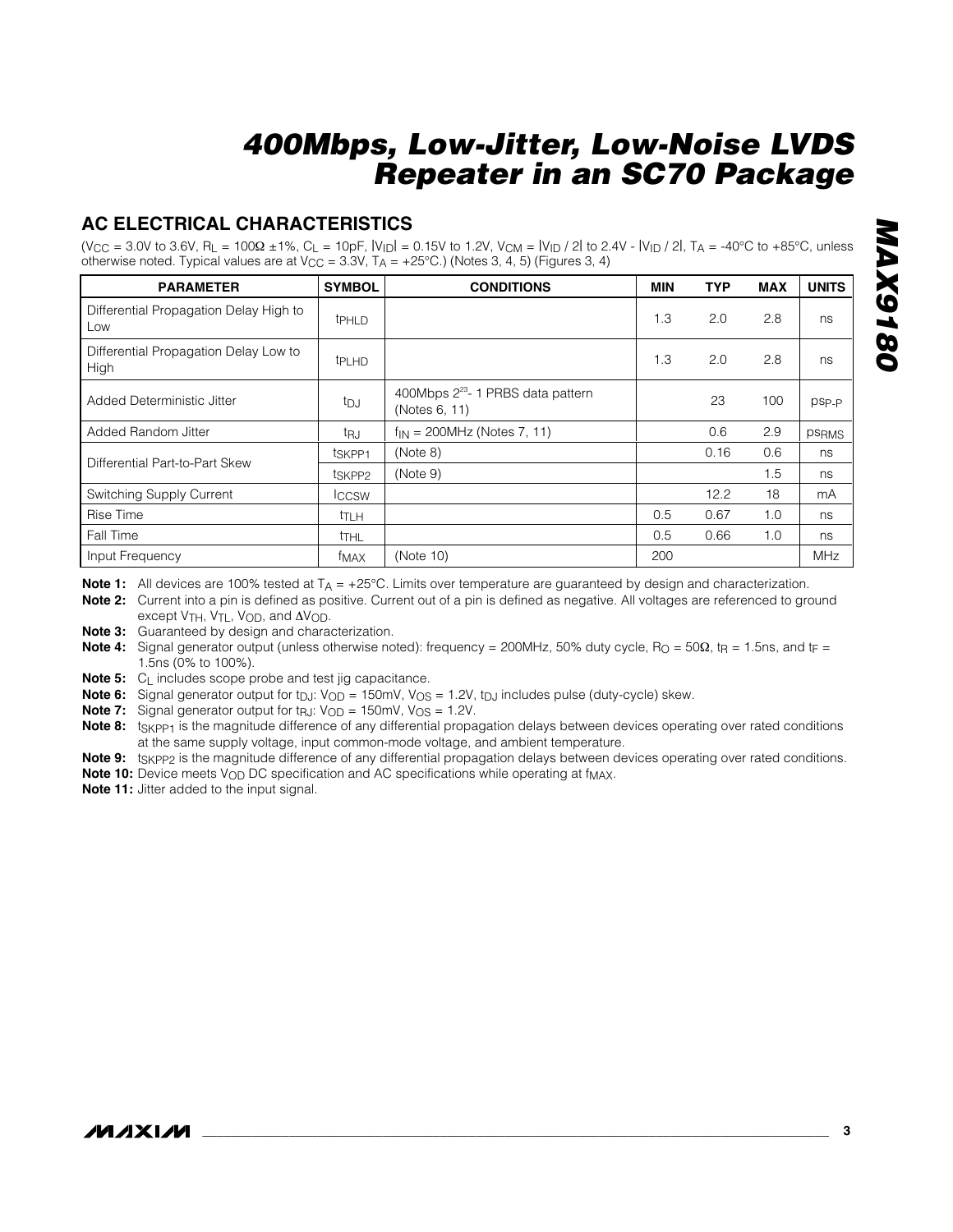## *Typical Operating Characteristics*

(V<sub>CC</sub> = 3.3V, R<sub>L</sub> = 100 $\Omega$  ±1%, C<sub>L</sub> = 10pF, |V<sub>ID</sub>| = 0.2V, V<sub>CM</sub> = 1.2V, T<sub>A</sub> = +25°C, unless otherwise noted. Signal generator output: frequency = 200MHz, 50% duty cycle,  $R_{\text{O}} = 50\Omega$ ,  $t_{\text{R}} = 1.5$ ns, and  $t_{\text{F}} = 1.5$ ns (0% to 100%), unless otherwise noted.)

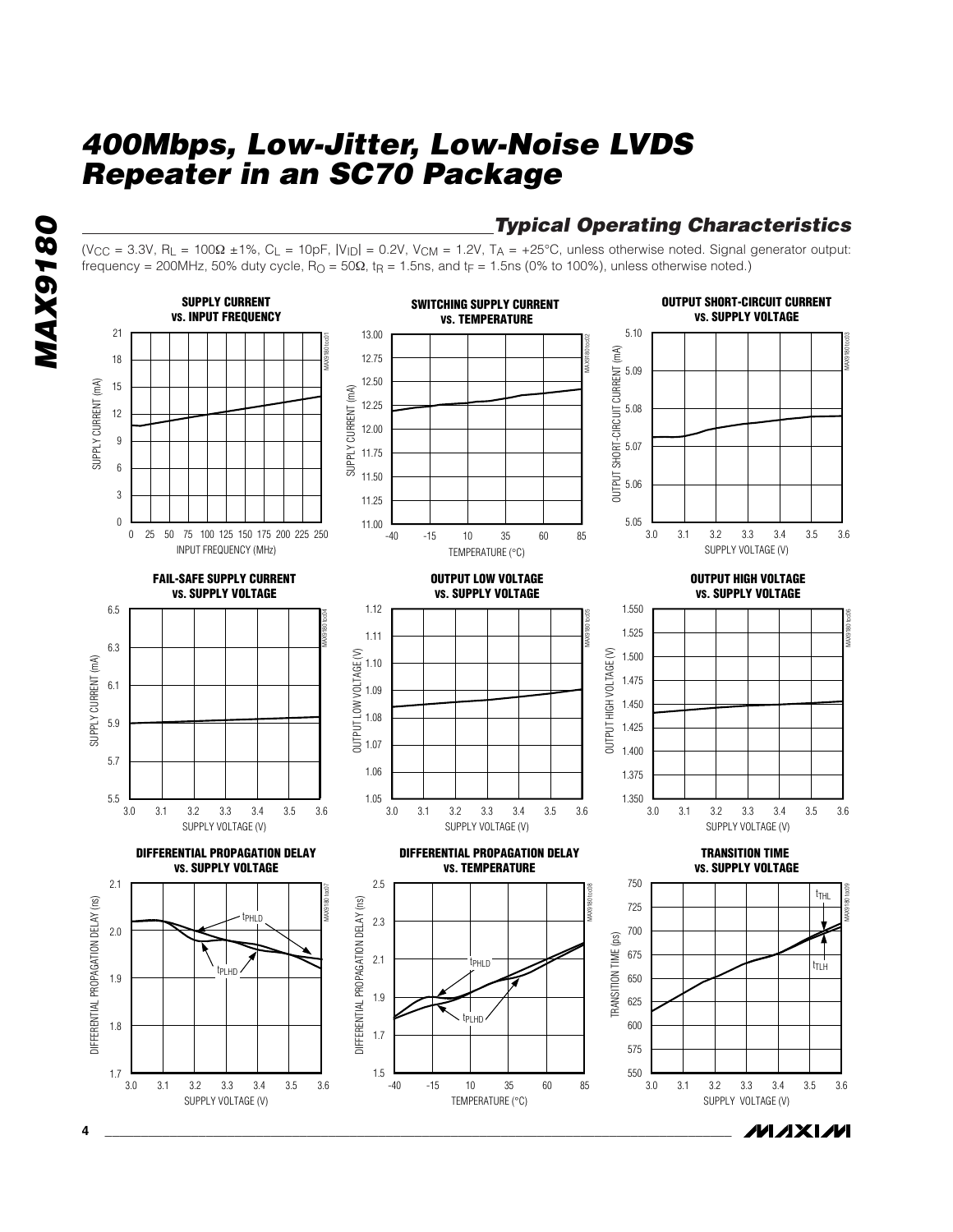## *Typical Operating Characteristics (continued)*

(V<sub>CC</sub> = 3.3V, R<sub>L</sub> = 100 $\Omega$  ±1%, C<sub>L</sub> = 10pF, |V<sub>ID</sub>| = 0.2V, V<sub>CM</sub> = 1.2V, T<sub>A</sub> = +25°C, unless otherwise noted. Signal generator output: frequency = 200MHz, 50% duty cycle,  $R_{\text{O}} = 50\Omega$ ,  $t_{\text{R}} = 1.5$ ns, and  $t_{\text{F}} = 1.5$ ns (0% to 100%), unless otherwise noted.)





# **MAX9180** *MAX9180*

#### *Pin Description*

| <b>PIN</b> | <b>NAME</b> | <b>FUNCTION</b>                                                                 |
|------------|-------------|---------------------------------------------------------------------------------|
|            | OUT-        | Inverting LVDS Output                                                           |
| 2          | <b>GND</b>  | Ground                                                                          |
| 3          | IN-         | Inverting LVDS Input                                                            |
| 4          | $IN +$      | Noninverting LVDS Input                                                         |
| 5          | Vcc         | Power Supply. Bypass V <sub>CC</sub> to GND<br>with a 0.01µF ceramic capacitor. |
| ൳          | $OUIT +$    | Noninverting LVDS Output                                                        |

#### **Table 1. Function Table for LVDS Fail-Safe Input (Figure 2)**

| <b>INPUT, V<sub>ID</sub></b>        | OUTPUT, VOD   |
|-------------------------------------|---------------|
| >50mV                               | High          |
| $<$ -50 $mV$                        | Low           |
| $50mV > V_{1D} > -50mV$             | Indeterminate |
| Undriven open, short, or terminated | High          |

*Note:*  $V_{ID} = (IN + - IN -), V_{OD} = (OUT + - OUT -)$ *High = 450mV* ≥ *VOD* ≥ *250mV Low = -250mV* ≥ *VOD* ≥ *-450mV*

#### *Detailed Description*

The LVDS interface standard is a signaling method intended for point-to-point communication over a controlled-impedance medium, as defined by the ANSI/ TIA/EIA-644 and IEEE 1596.3 standards. The LVDS standard uses a lower voltage swing than other common communication standards, achieving higher data rates with reduced power consumption while reducing EMI emissions and system susceptibility to noise.

The MAX9180 is a 400Mbps LVDS repeater intended for high-speed, point-to-point, low-power applications. The MAX9180 accepts an LVDS input and reproduces an LVDS signal at the output. This device is capable of detecting differential signals as low as 50mV and as high as 1.2V within a 0 to 2.4V input voltage range. The LVDS standard specifies an input voltage range of 0 to 2.4V referenced to ground.

#### *Fail-Safe*

Fail-safe is a feature that puts the output in a known logic state (differential high) under certain fault conditions. The MAX9180 outputs are differential high when the inputs are undriven and open, terminated, or shorted (Table 1).

#### *IVI A* XI*IV*I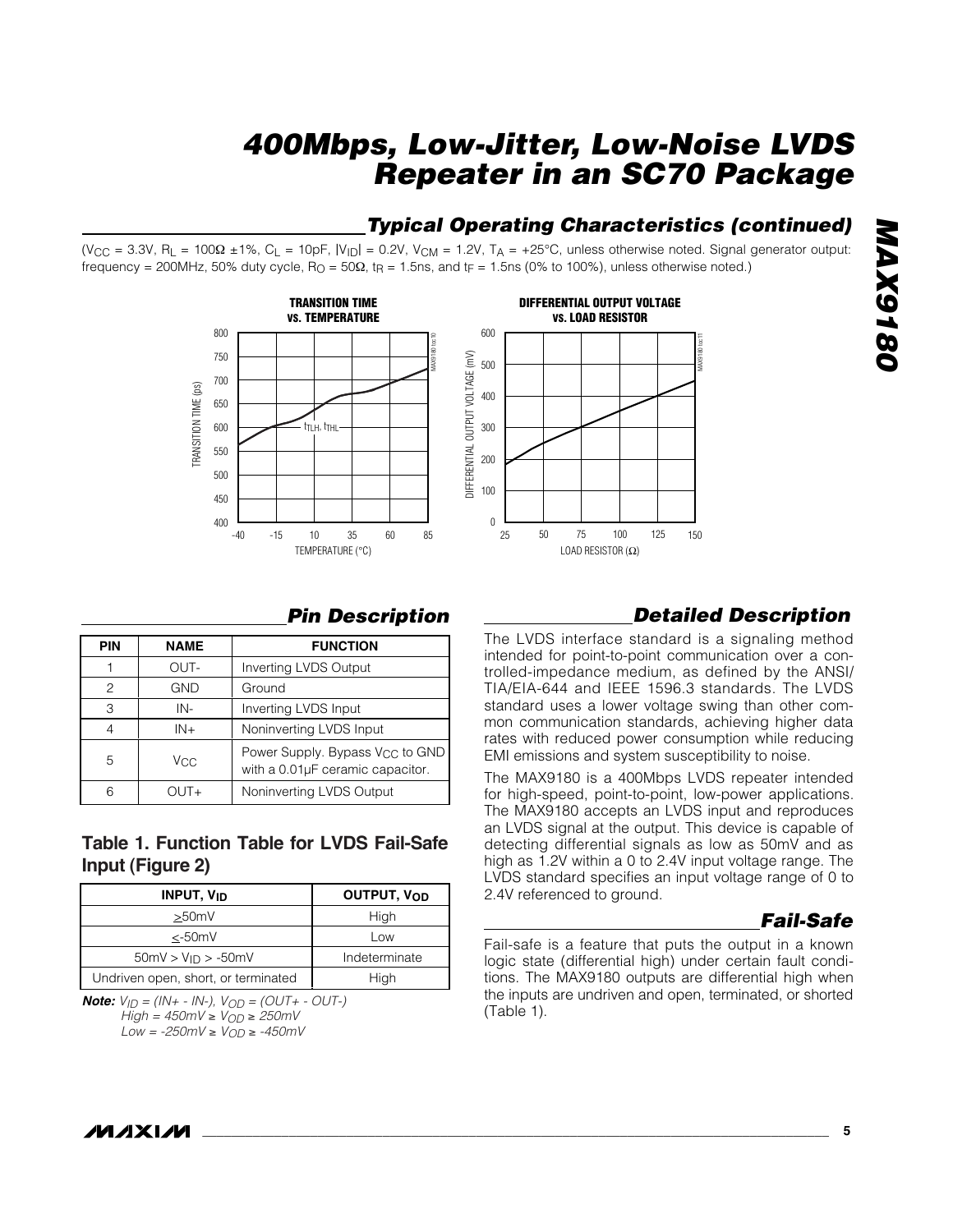#### *Applications Information*

#### *Supply Bypassing*

Bypass VCC with a high-frequency surface-mount ceramic 0.01µF capacitor as close to the device as possible.

#### *Differential Traces*

Input and output trace characteristics affect the performance of the MAX9180. Use controlled-impedance differential traces. Ensure that noise couples as common mode by running the traces within a differential pair close together.

Maintain the distance within a differential pair to avoid discontinuities in differential impedance. Avoid 90° turns and minimize the number of vias to further prevent impedance discontinuities.

#### *Cables and Connectors*

The LVDS standards define signal levels for interconnect with a differential characteristic impedance and termination of 100Ω. Interconnects with a characteristic impedance and termination of 90Ω to 132Ω impedance are allowed, but produce different signal levels (see the *Termination* section).

Use cables and connectors that have matched differential impedance to minimize impedance discontinuities.

Avoid the use of unbalanced cables, such as ribbon or coaxial cable. Balanced cables, such as twisted pair, offer superior signal quality and tend to generate less EMI due to canceling effects. Balanced cables tend to pick up noise as common mode, which is rejected by the LVDS receiver.

#### *Termination*

For point-to-point links, the termination resistor should be located at the LVDS receiver input and match the

differential characteristic impedance of the transmission line.

For a multidrop bus driven at one end, terminate at the other end of the bus with a resistor that matches the loaded differential characteristic impedance of the bus. For a multidrop bus driven from a point other than the end, terminate each end of the bus with a resistor that matches the loaded differential characteristic impedance of the bus. When terminating at both ends, or for a large number of drops, a BLVDS driver is needed to drive the bus to LVDS signal levels. The MAX9180 is not intended to drive double-terminated multidrop buses to LVDS levels.

The differential output voltage level depends upon the differential characteristic impedance of the interconnect and the value of the termination resistance. The MAX9180 is guaranteed to produce LVDS output levels into 100Ω. With the typical 3.6mA output current, the MAX9180 produces an output voltage of 360mV when driving a 100Ω transmission line terminated with a 100Ω termination resistor (3.6mA x 100Ω = 360mV). For typical output levels with different loads, see the Differential Output Voltage vs. Load Resistor curve in the *Typical Operating Characteristics*.

*Chip Information*

TRANSISTOR COUNT: 401 PROCESS: CMOS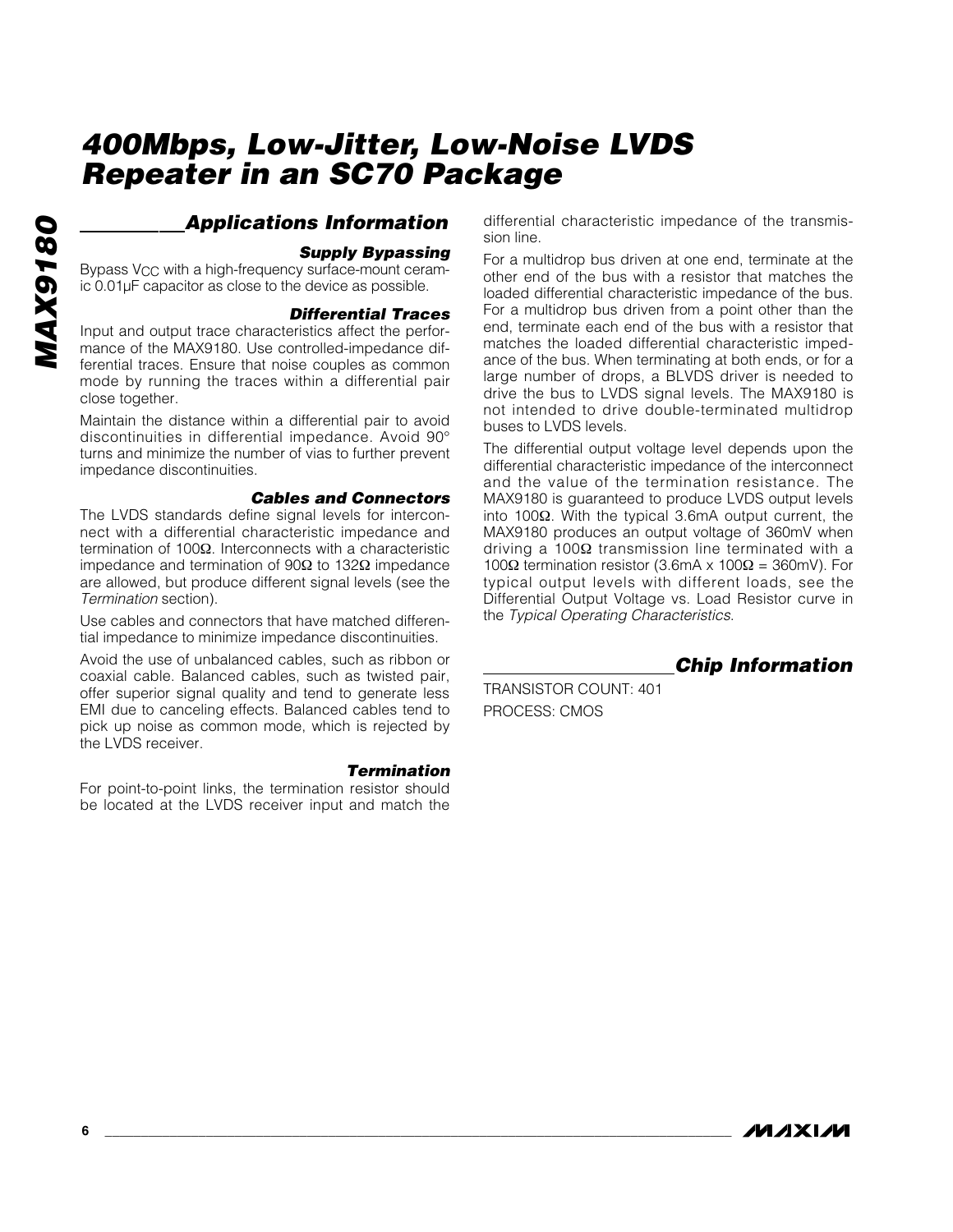

*Figure 1. LVDS Fail-Safe Input*



*Figure 2. DC Load Test Circuit*

### *Test Circuit and Timing Diagrams*



*Figure 3. Transition Time and Propagation Delay Test Circuit*

*MAX9180*

**MAX9180**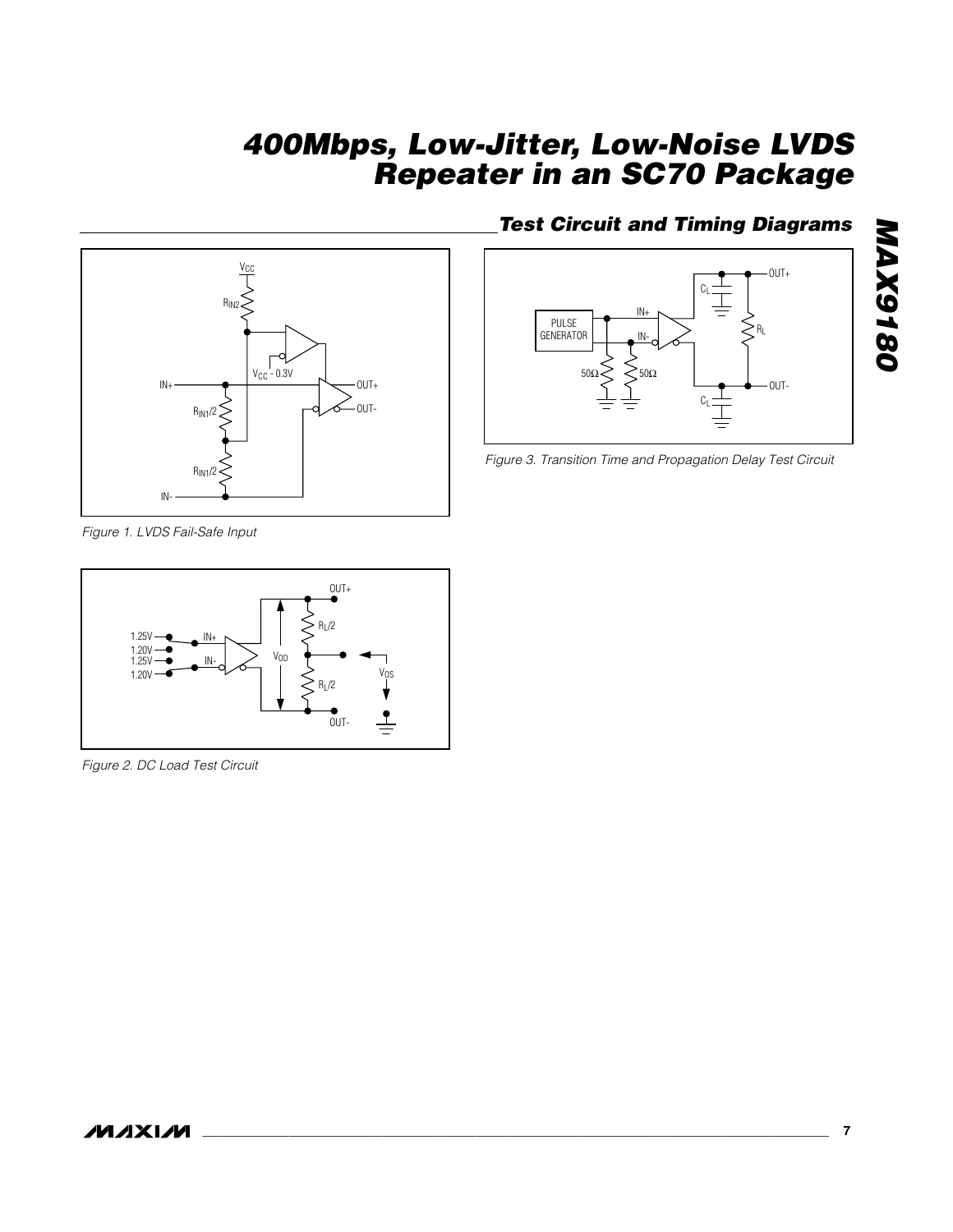



*Figure 4. Transition Time and Propagation Delay Timing Diagram*



## *Typical Operating Circuit*